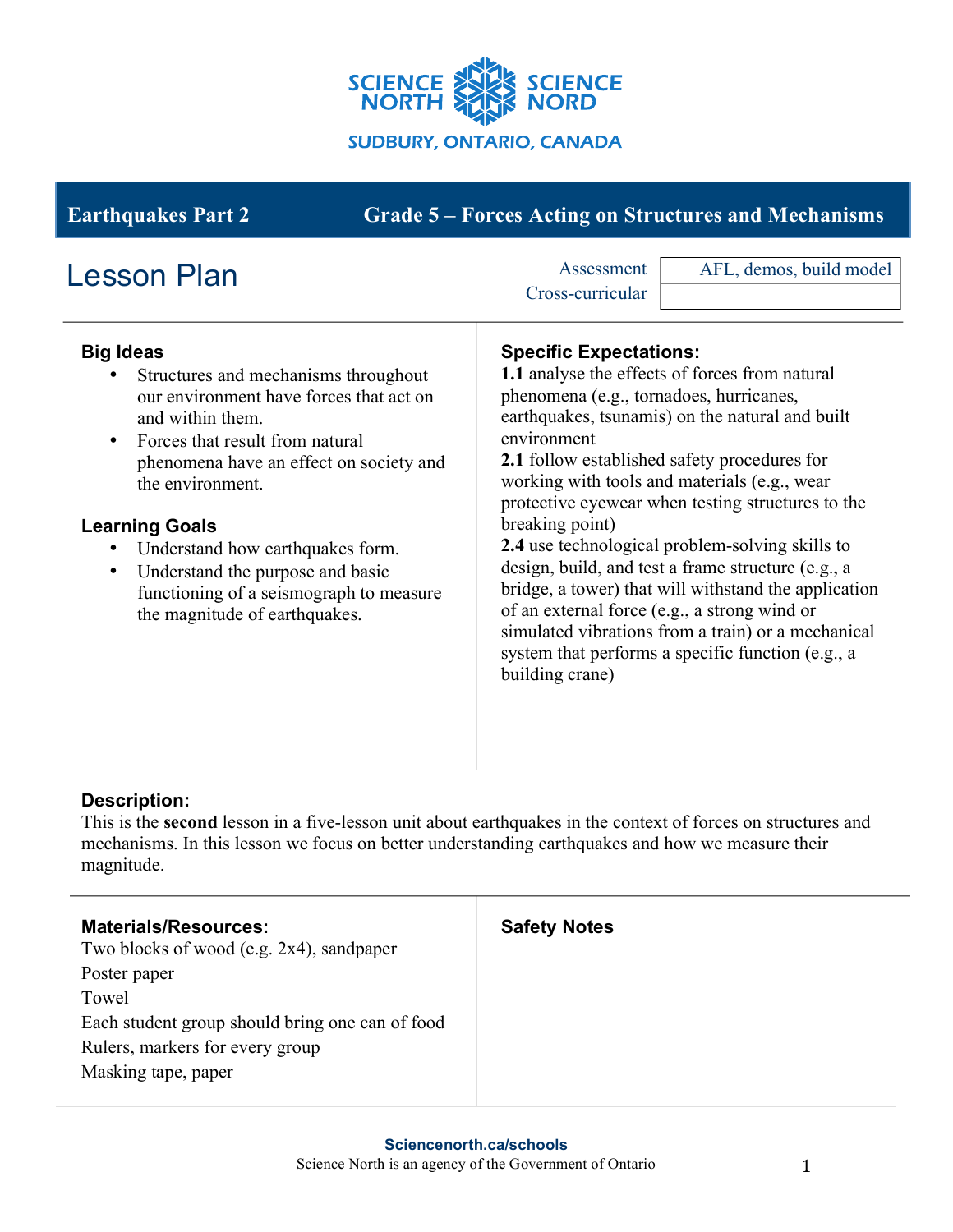#### **Introduction Quick Review**

- Yesterday we discussed plate tectonics and how earthquakes form.
	- o Three different types of plate boundary interactions.
	- o Earthquakes form when two plates slide past each other (transform plate boundary) or one goes under the other one (convergent plate boundary)
	- o Ocean plates have a higher density than continental plates. That is why we usually see them sliding UNDER continental plates.
	- o Earthquakes create force on structures and people back and forth as well as up and down.

### **Earthquake demos**

- We can see nicely how earthquakes form when we have a **transform plate** boundary using two wood blocks:
	- o **Ahead of time, glue sandpaper to one side of each block.**
	- o Push blocks against each other and then slide them in opposite directions.
	- o Try sand paper facing sand paper, and wood facing wood.
	- $\circ$  You should notice that the blocks move unevenly this is like earthquakes, where the plates jump suddenly.
	- o Let students try for themselves (having a few sets of blocks will help)
- We can demonstrate earthquakes due to a **convergent plate** boundary with a sheet of poster paper and a towel:
	- o Slide towel down past a horizontal poster paper (works well by pulling towel off a desk and the poster paper extended over the edge of another nearby desk so it just touches the towel).
	- o Notice how the poster paper bends downward and then jumps back up in small jumps.
	- o Demonstrate and let students try if you have the supplies (note that you will need poster paper for lesson 3 anyway)

## **Measuring Earthquakes**

- How do we measure the strength of earthquakes? We can use a seismograph that records shaking in the ground.
	- o A traditional one has a needle that hovers over a roll of paper that slowly moves past the needle.
	- o The bigger the quake the larger the deflection of the needle is.
- Let's try to build one!

# **Action**

## **Build a seismograph**

This is a nice and simple activity to show students how we can measure a force. In this case, we measure the force of an earthquake. Students should work in a small group so that one or two can shake the table while someone else one looks after the seismograph.

- 1. Tape a felt marker to the end of a ruler at right angles to it (making an L shape)
- 2. Tape the other end of the ruler to the can, so the marker's tip just touches the tabletop
- 3. Place a piece of paper under the marker.